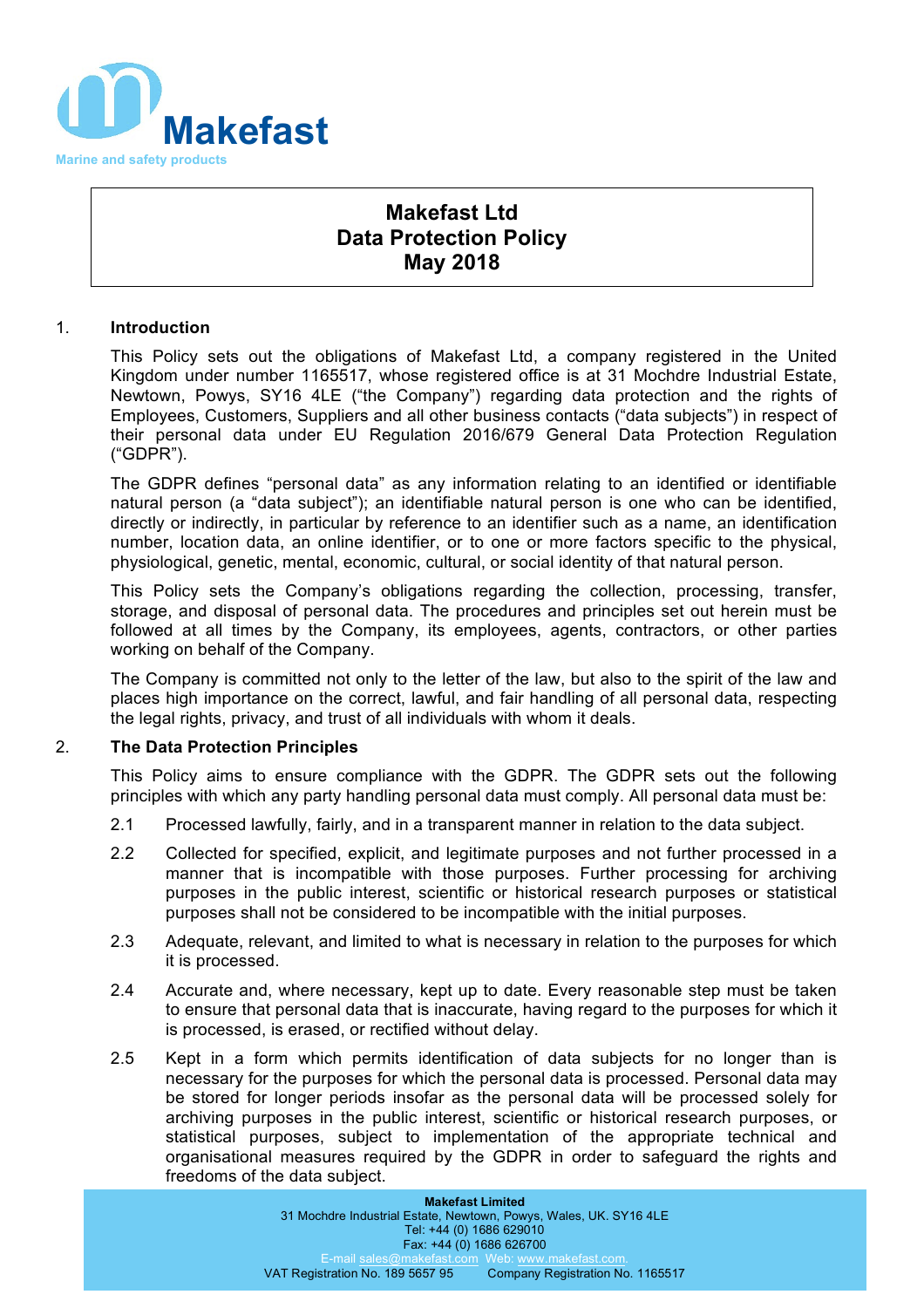2.6 Processed in a manner that ensures appropriate security of the personal data, including protection against unauthorised or unlawful processing and against accidental loss, destruction, or damage, using appropriate technical or organisational measures.

# 3. **The Rights of Data Subjects**

The GDPR sets out the following rights applicable to data subjects (please refer to the parts of this policy indicated for further details):

- 3.1 The right to be informed (Part 12).
- 3.2 The right of access (Part 13);
- 3.3 The right to rectification (Part 14);
- 3.4 The right to erasure (also known as the 'right to be forgotten') (Part 15);
- 3.5 The right to restrict processing (Part 16);
- 3.6 The right to data portability (Part 17);
- 3.7 The right to object (Part 18); and
- 3.8 Rights with respect to automated decision-making and profiling (Part 19).

## 4. **Lawful, Fair, and Transparent Data Processing**

- 4.1 The GDPR seeks to ensure that personal data is processed lawfully, fairly, and transparently, without adversely affecting the rights of the data subject. The GDPR states that processing of personal data shall be lawful if at least one of the following applies:
	- 4.1.1 The data subject has given consent to the processing of their personal data for one or more specific purposes;
	- 4.1.2 The processing is necessary for the performance of a contract to which the data subject is a party, or in order to take steps at the request of the data subject prior to entering into a contract with them;
	- 4.1.3 The processing is necessary for compliance with a legal obligation to which the data controller is subject;
	- 4.1.4 The processing is necessary to protect the vital interests of the data subject or of another natural person;
	- 4.1.5 The processing is necessary for the performance of a task carried out in the public interest or in the exercise of official authority vested in the data controller; or
	- 4.1.6 The processing is necessary for the purposes of the legitimate interests pursued by the data controller or by a third party, except where such interests are overridden by the fundamental rights and freedoms of the data subject which require protection of personal data, in particular where the data subject is a child.
- 4.2 If the personal data in question is "special category data" (also known as "sensitive personal data") (for example, data concerning the data subject's race, ethnicity, politics, religion, trade union membership, genetics, biometrics (if used for ID purposes), health, sex life, or sexual orientation), at least one of the following conditions must be met:
	- 4.2.1 The data subject has given their explicit consent to the processing of such data for one or more specified purposes (unless EU or EU Member State law prohibits them from doing so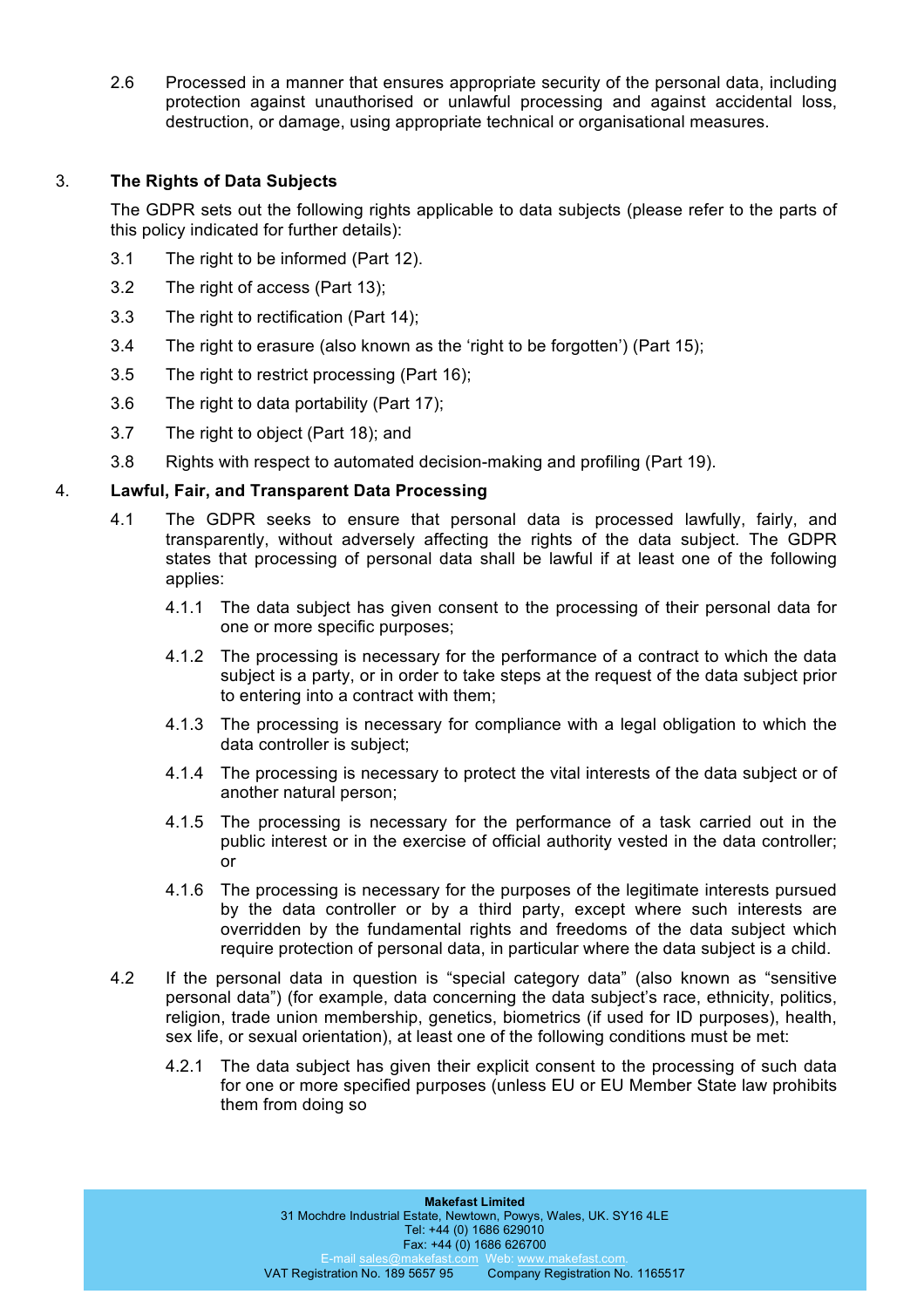- 4.2.2 The processing is necessary for the purpose of carrying out the obligations and exercising specific rights of the data controller or of the data subject in the field of employment, social security, and social protection law (insofar as it is authorised by the laws of England and Wales or EU or EU Member State law or a collective agreement pursuant to EU Member State law which provides for appropriate safeguards for the fundamental rights and interests of the data subject);
- 4.2.3 The processing is necessary to protect the vital interests of the data subject or of another natural person where the data subject is physically or legally incapable of giving consent;
- 4.2.4 The data controller is a foundation, association, or other non-profit body with a political, philosophical, religious, or trade union aim, and the processing is carried out in the course of its legitimate activities, provided that the processing relates solely to the members or former members of that body or to persons who have regular contact with it in connection with its purposes and that the personal data is not disclosed outside the body without the consent of the data subjects;
- 4.2.5 The processing relates to personal data which is clearly made public by the data subject;
- 4.2.6 The processing is necessary for the conduct of legal claims or whenever courts are acting in their judicial capacity;
- 4.2.7 The processing is necessary for substantial public interest reasons, on the basis of the laws of England and Wales or EU or EU Member State law which shall be proportionate to the aim pursued, shall respect the essence of the right to data protection, and shall provide for suitable and specific measures to safeguard the fundamental rights and interests of the data subject;
- 4.2.8 The processing is necessary for the purposes of preventative or occupational medicine, for the assessment of the working capacity of an employee, for medical diagnosis, for the provision of health or social care or treatment, or the management of health or social care systems or services on the basis of the laws of England and Wales or EU or EU Member State law or pursuant to a contract with a health professional, subject to the conditions and safeguards referred to in Article 9(3) of the GDPR;
- 4.2.9 The processing is necessary for public interest reasons in the area of public health, for example, protecting against serious cross-border threats to health or ensuring high standards of quality and safety of health care and of medicinal products or medical devices, on the basis of the laws of England and Wales or EU or EU Member State law which provides for suitable and specific measures to safeguard the rights and freedoms of the data subject (in particular, professional secrecy); or
- 4.2.10 The processing is necessary for archiving purposes in the public interest, scientific or historical research purposes, or statistical purposes in accordance with Article 89(1) of the GDPR based on the laws of England and Wales or EU or EU Member State law which shall be proportionate to the aim pursued, respect the essence of the right to data protection, and provide for suitable and specific measures to safeguard the fundamental rights and the interests of the data subject.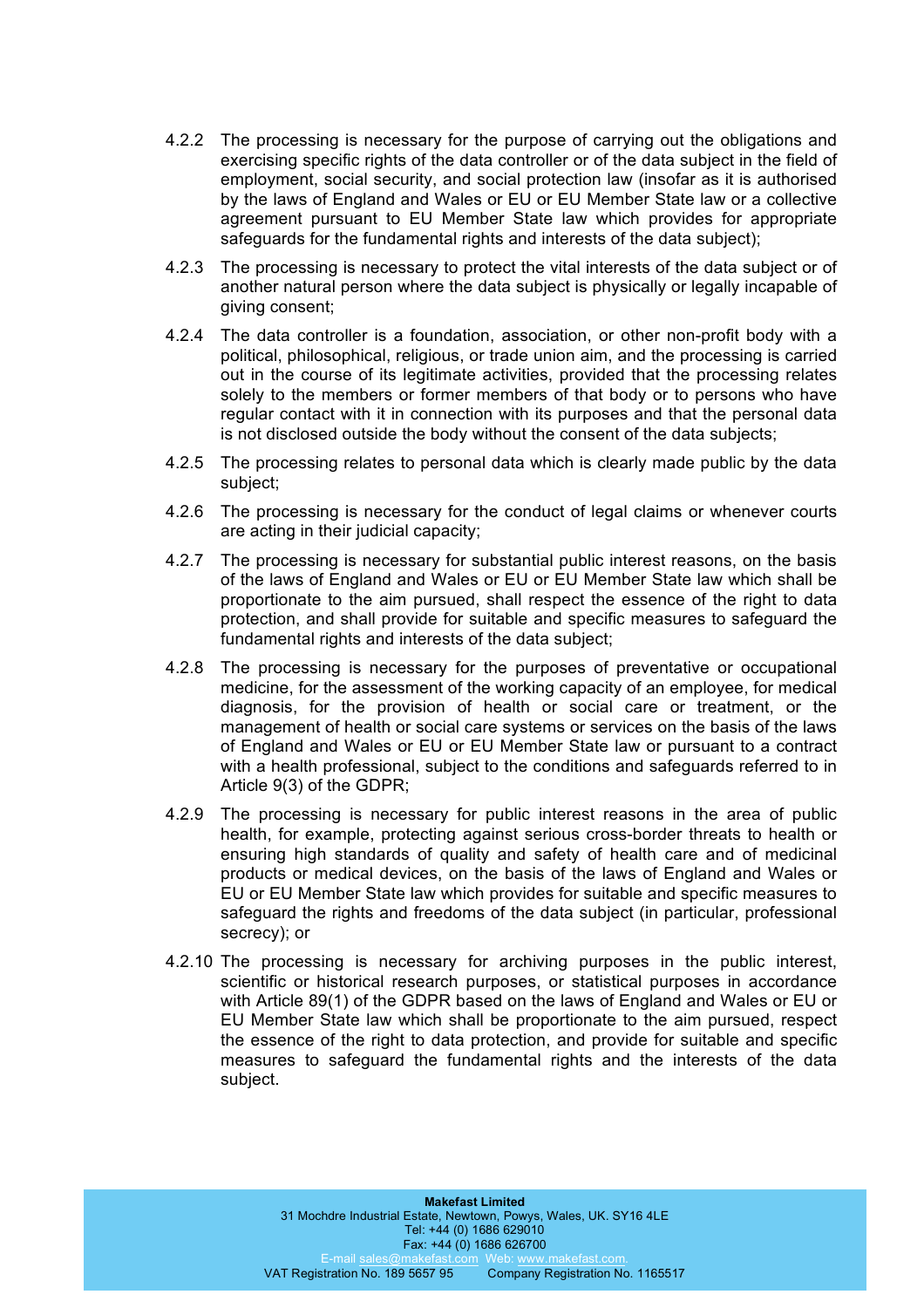# 5. **Specified, Explicit, and Legitimate Purposes**

- 5.1 The Company collects and processes the personal data set out in Part 21 of this Policy. This includes:
- 5.2 Personal data collected directly from data subjects**.**
- 5.3 The Company only collects, processes, and holds personal data for the specific purposes set out in Part 20 of this Policy (or for other purposes expressly permitted by the GDPR).
- 5.4 Data subjects are kept informed at all times of the purpose or purposes for which the Company uses their personal data. Please refer to Part 12 for more information on keeping data subjects informed.

# 6. **Adequate, Relevant, and Limited Data Processing**

The Company will only collect and process personal data for and to the extent necessary for the specific purpose or purposes of which data subjects have been informed (or will be informed) as under Part 5, above, and as set out in Part 20.

## 7. **Accuracy of Data and Keeping Data Up-to-Date**

- 7.1 The Company shall ensure that all personal data collected, processed, and held by it is kept accurate and up-to-date. This includes, but is not limited to, the rectification of personal data at the request of a data subject, as set out in Part 14.
- 7.2 The accuracy of personal data shall be checked when it is collected and at regular intervals thereafter. If any personal data is found to be inaccurate or out-of-date, all reasonable steps will be taken without delay to amend or erase that data, as appropriate.

#### 8. **Data Retention**

- 8.1 The Company shall not keep personal data for any longer than is necessary in light of the purpose or purposes for which that personal data was originally collected, held, and processed.
- 8.2 When personal data is no longer required, all reasonable steps will be taken to erase or otherwise dispose of it without delay.
- 8.3 For full details of the Company's approach to data retention, including retention periods for specific personal data types held by the Company, please refer to our Data Retention Policy.

## 9. **Secure Processing**

The Company shall ensure that all personal data collected, held, and processed is kept secure and protected against unauthorised or unlawful processing and against accidental loss, destruction, or damage. Further details of the technical and organisational measures which shall be taken are provided in Parts 22 to 27 of this Policy.

> **Makefast Limited** 31 Mochdre Industrial Estate, Newtown, Powys, Wales, UK. SY16 4LE Tel: +44 (0) 1686 629010 Fax: +44 (0) 1686 626700 E-mail sales@makefast.com Web: www.makefast.com<br>VAT Registration No. 189 5657 95 Company Registration N Company Registration No. 1165517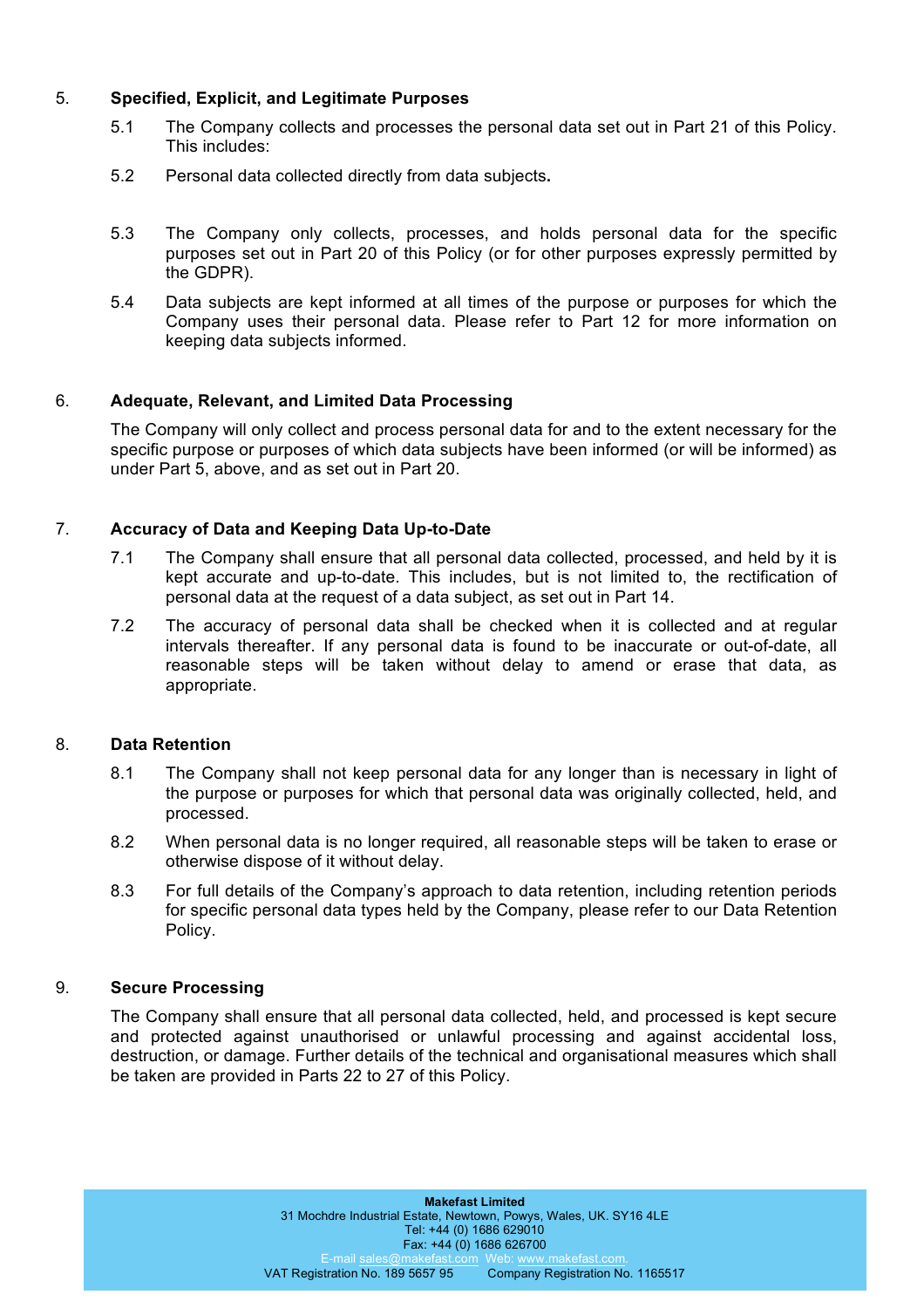#### 10. **Accountability and Record-Keeping**

- 10.1 The Company's Data Protection Officer is Director of Operations Mike Mills, email Mikem@makefast.com.
- 10.2 The Data Protection Officer shall be responsible for overseeing the implementation of this Policy and for monitoring compliance with this Policy, the Company's other data protection-related policies, and with the GDPR and other applicable data protection legislation.
- 10.3 The Company shall keep written internal records of all personal data collection, holding, and processing, which shall incorporate the following information:
	- 10.3.1 The name and details of the Company, its Data Protection Officer, and any applicable third-party data processors;
	- 10.3.2 The purposes for which the Company collects, holds, and processes personal data;
	- 10.3.3 Details of the categories of personal data collected, held, and processed by the Company, and the categories of data subject to which that personal data relates;
	- 10.3.4 Details of any transfers of personal data to non-EEA countries including all mechanisms and security safeguards;
	- 10.3.5 Details of how long personal data will be retained by the Company (please refer to the Company's Data Retention Policy);
	- 10.3.6 Detailed descriptions of all technical and organisational measures taken by the Company to ensure the security of personal data.

### 11. **Data Protection Impact Assessments**

- 11.1 The Company shall carry out Data Protection Impact Assessments for any and all new projects and/or new uses of personal data which involve the use of new technologies and the processing involved is likely to result in a high risk to the rights and freedoms of data subjects under the GDPR.
- 11.2 Data Protection Impact Assessments shall be overseen by the Data Protection Officer and shall address the following:
	- 11.2.1 The type(s) of personal data that will be collected, held, and processed;
	- 11.2.2 The purpose(s) for which personal data is to be used;
	- 11.2.3 The Company's objectives;
	- 11.2.4 How personal data is to be used;
	- 11.2.5 The parties (internal and/or external) who are to be consulted;
	- 11.2.6 The necessity and proportionality of the data processing with respect to the purpose(s) for which it is being processed;
	- 11.2.7 Risks posed to data subjects;
	- 11.2.8 Risks posed both within and to the Company; and
	- 11.2.9 Proposed measures to minimise and handle identified risks.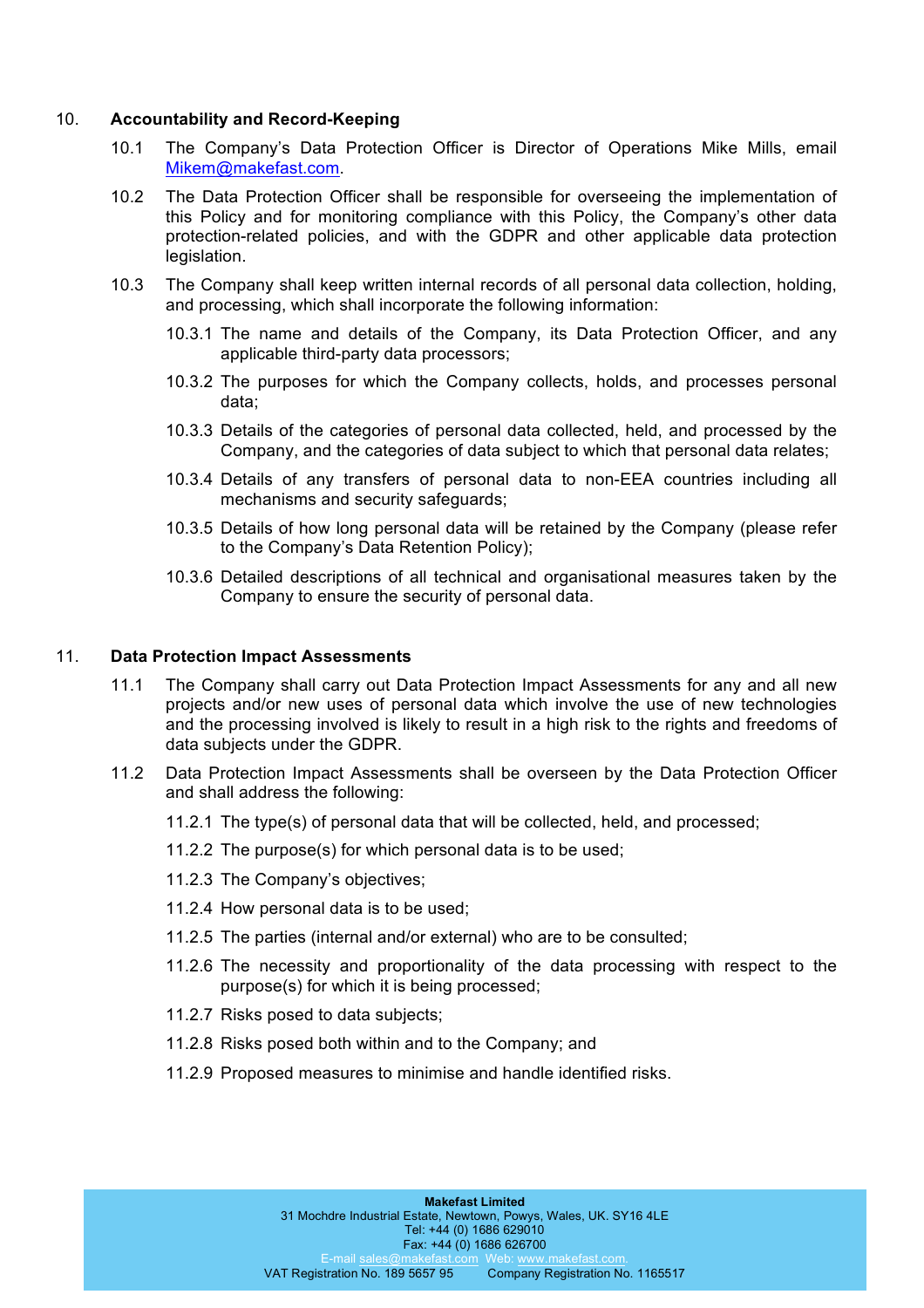## 12. **Keeping Data Subjects Informed**

- 12.1 The Company shall provide the information set out in Part 12.2 to every data subject:
	- 12.1.1 Where personal data is collected directly from data subjects, those data subjects will be informed of its purpose at the time of collection; and
	- 12.1.2 Where personal data is obtained from a third party, the relevant data subjects will be informed of its purpose:
	- a) if the personal data is used to communicate with the data subject, when the first communication is made; or
	- b) if the personal data is to be transferred to another party, before that transfer is made; or
	- c) as soon as reasonably possible and in any event not more than one month after the personal data is obtained.
- 12.2 The following information shall be provided:
	- 12.2.1 Details of the Company including, but not limited to, the identity of its Data Protection Officer;
	- 12.2.2 The purpose(s) for which the personal data is being collected and will be processed (as detailed in Part 21 of this Policy) and the legal basis justifying that collection and processing;
	- 12.2.3 Where applicable, the legitimate interests upon which the Company is justifying its collection and processing of the personal data;
	- 12.2.4 Where the personal data is not obtained directly from the data subject, the categories of personal data collected and processed;
	- 12.2.5 Where the personal data is to be transferred to one or more third parties, details of those parties;
	- 12.2.6 Where the personal data is to be transferred to a third party that is located outside of the European Economic Area (the "EEA"), details of that transfer, including but not limited to the safeguards in place (see Part 28 of this Policy for further details);
	- 12.2.7 Details of data retention;
	- 12.2.8 Details of the data subject's rights under the GDPR;
	- 12.2.9 Details of the data subject's right to withdraw their consent to the Company's processing of their personal data at any time;
	- 12.2.10Details of the data subject's right to complain to the Information Commissioner's Office (the "supervisory authority" under the GDPR);
	- 12.2.11Where applicable, details of any legal or contractual requirement or obligation necessitating the collection and processing of the personal data and details of any consequences of failing to provide it; and
	- 12.2.12Details of any automated decision-making or profiling that will take place using the personal data, including information on how decisions will be made, the significance of those decisions, and any consequences.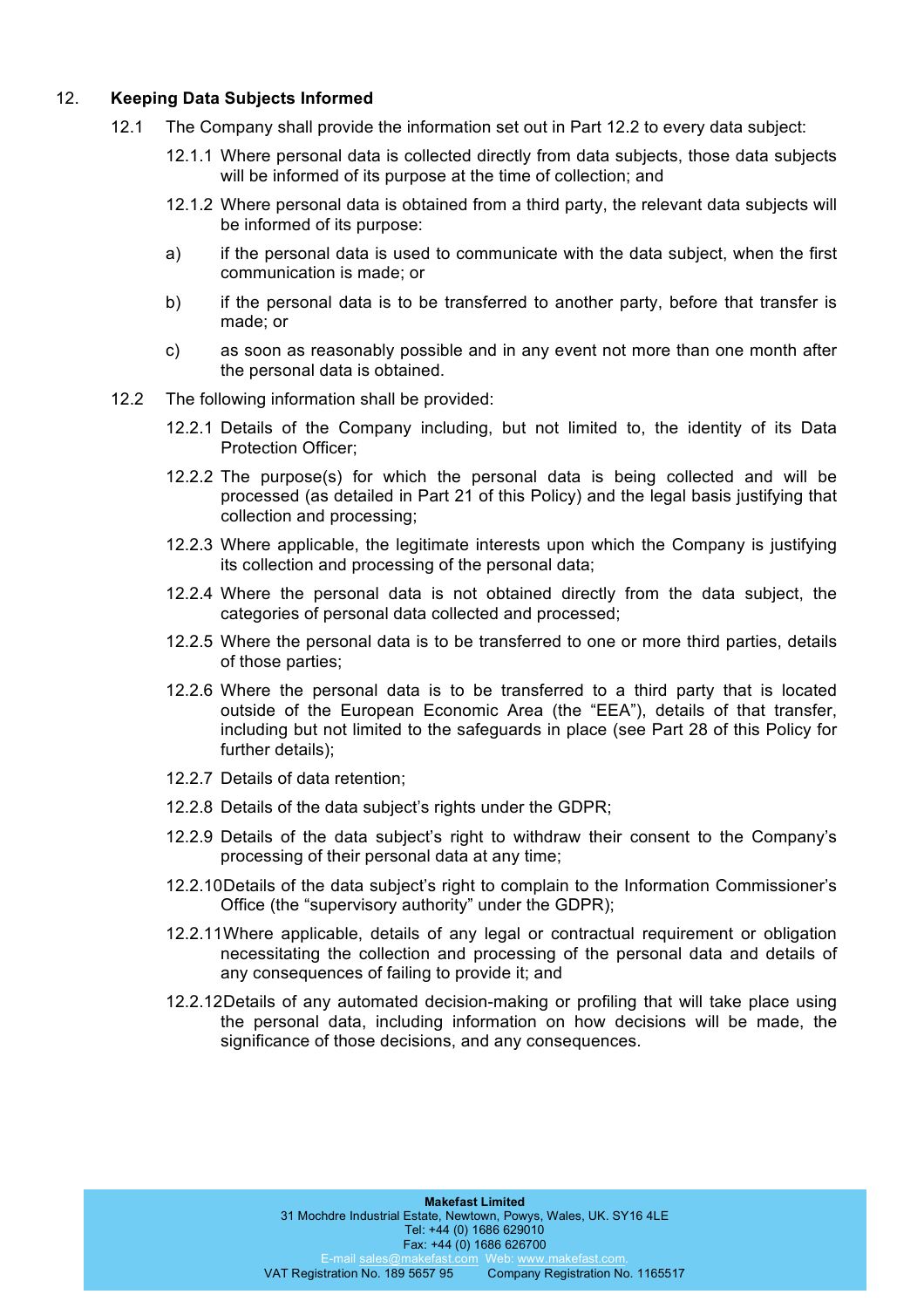## 13. **Data Subject Access**

- 13.1 Data subjects may make subject access requests ("SARs") at any time to find out more about the personal data which the Company holds about them, what it is doing with that personal data, and why.
- 13.2 Employees wishing to make a SAR should do using a Subject Access Request Form, sending the form to the Company's Data Protection Officer at mikem@makefast.com
- 13.3 Responses to SARs shall normally be made within one month of receipt, however this may be extended by up to two months if the SAR is complex and/or numerous requests are made. If such additional time is required, the data subject shall be informed.
- 13.4 All SARs received shall be handled by the Company's Data Protection Officer.
- 13.5 The Company does not charge a fee for the handling of normal SARs. The Company reserves the right to charge reasonable fees for additional copies of information that has already been supplied to a data subject, and for requests that are manifestly unfounded or excessive, particularly where such requests are repetitive.

## 14. **Rectification of Personal Data**

- 14.1 Data subjects have the right to require the Company to rectify any of their personal data that is inaccurate or incomplete.
- 14.2 The Company shall rectify the personal data in question, and inform the data subject of that rectification, within one month of the data subject informing the Company of the issue. The period can be extended by up to two months in the case of complex requests. If such additional time is required, the data subject shall be informed.
- 14.3 In the event that any affected personal data has been disclosed to third parties, those parties shall be informed of any rectification that must be made to that personal data.

## 15. **Erasure of Personal Data**

- 15.1 Data subjects have the right to request that the Company erases the personal data it holds about them in the following circumstances:
	- 15.1.1 It is no longer necessary for the Company to hold that personal data with respect to the purpose(s) for which it was originally collected or processed;
	- 15.1.2 The data subject wishes to withdraw their consent to the Company holding and processing their personal data;
	- 15.1.3 The data subject objects to the Company holding and processing their personal data (and there is no overriding legitimate interest to allow the Company to continue doing so) (see Part 18 of this Policy for further details concerning the right to object);
	- 15.1.4 The personal data has been processed unlawfully;
	- 15.1.5 The personal data needs to be erased in order for the Company to comply with a particular legal obligation
	- 15.1.6 The personal data is being held and processed for the purpose of providing information society services to a child.
- 15.2 Unless the Company has reasonable grounds to refuse to erase personal data, all requests for erasure shall be complied with, and the data subject informed of the erasure, within one month of receipt of the data subject's request. The period can be extended by up to two months in the case of complex requests. If such additional time is required, the data subject shall be informed.
- 15.3 In the event that any personal data that is to be erased in response to a data subject's request has been disclosed to third parties, those parties shall be informed of the erasure (unless it is impossible or would require disproportionate effort to do so).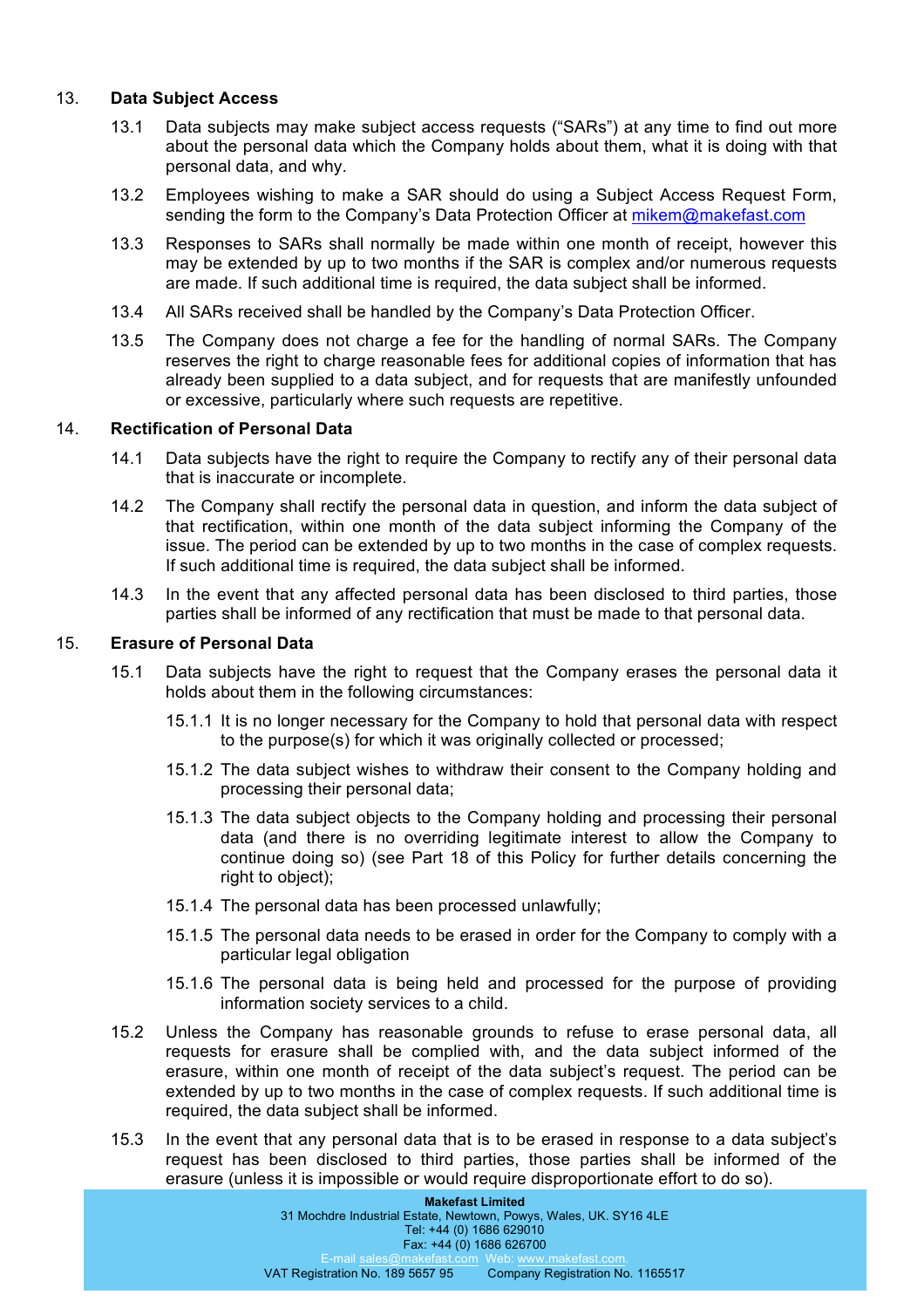## 16. **Restriction of Personal Data Processing**

- 16.1 Data subjects may request that the Company ceases processing the personal data it holds about them. If a data subject makes such a request, the Company shall retain only the amount of personal data concerning that data subject (if any) that is necessary to ensure that the personal data in question is not processed further.
- 16.2 In the event that any affected personal data has been disclosed to third parties, those parties shall be informed of the applicable restrictions on processing it (unless it is impossible or would require disproportionate effort to do so).

## 17. **Data Portability**

- 17.1 The Company processes personal data using automated means. Specifically Customers and Suppliers are retained on the Epicor data base, Employees' details are retained on Sage Payroll.
- 17.2 Where data subjects have given their consent to the Company to process their personal data in such a manner, or the processing is otherwise required for the performance of a contract between the Company and the data subject, data subjects have the right, under the GDPR, to receive a copy of their personal data and to use it for other purposes (namely transmitting it to other data controllers).
- 17.3 To facilitate the right of data portability, the Company shall make available all applicable personal data to data subjects in the following format:

17.3.1 Excel spreadsheet;

17.3.2 Word document.

- 17.4 Where technically feasible, if requested by a data subject, personal data shall be sent directly to the required data controller.
- 17.5 All requests for copies of personal data shall be complied with within one month of the data subject's request. The period can be extended by up to two months in the case of complex or numerous requests. If such additional time is required, the data subject shall be informed.

#### 18. **Objections to Personal Data Processing**

- 18.1 Data subjects have the right to object to the Company processing their personal data based on legitimate interests, direct marketing (including profiling)
- 18.2 Where a data subject objects to the Company processing their personal data based on its legitimate interests, the Company shall cease such processing immediately, unless it can be demonstrated that the Company's legitimate grounds for such processing override the data subject's interests, rights, and freedoms, or that the processing is necessary for the conduct of legal claims.
- 18.3 Where a data subject objects to the Company processing their personal data for direct marketing purposes, the Company shall cease such processing immediately.

#### 19. **Automated Decision-Making**

19.1 The Company does not use personal data in automated decision-making processes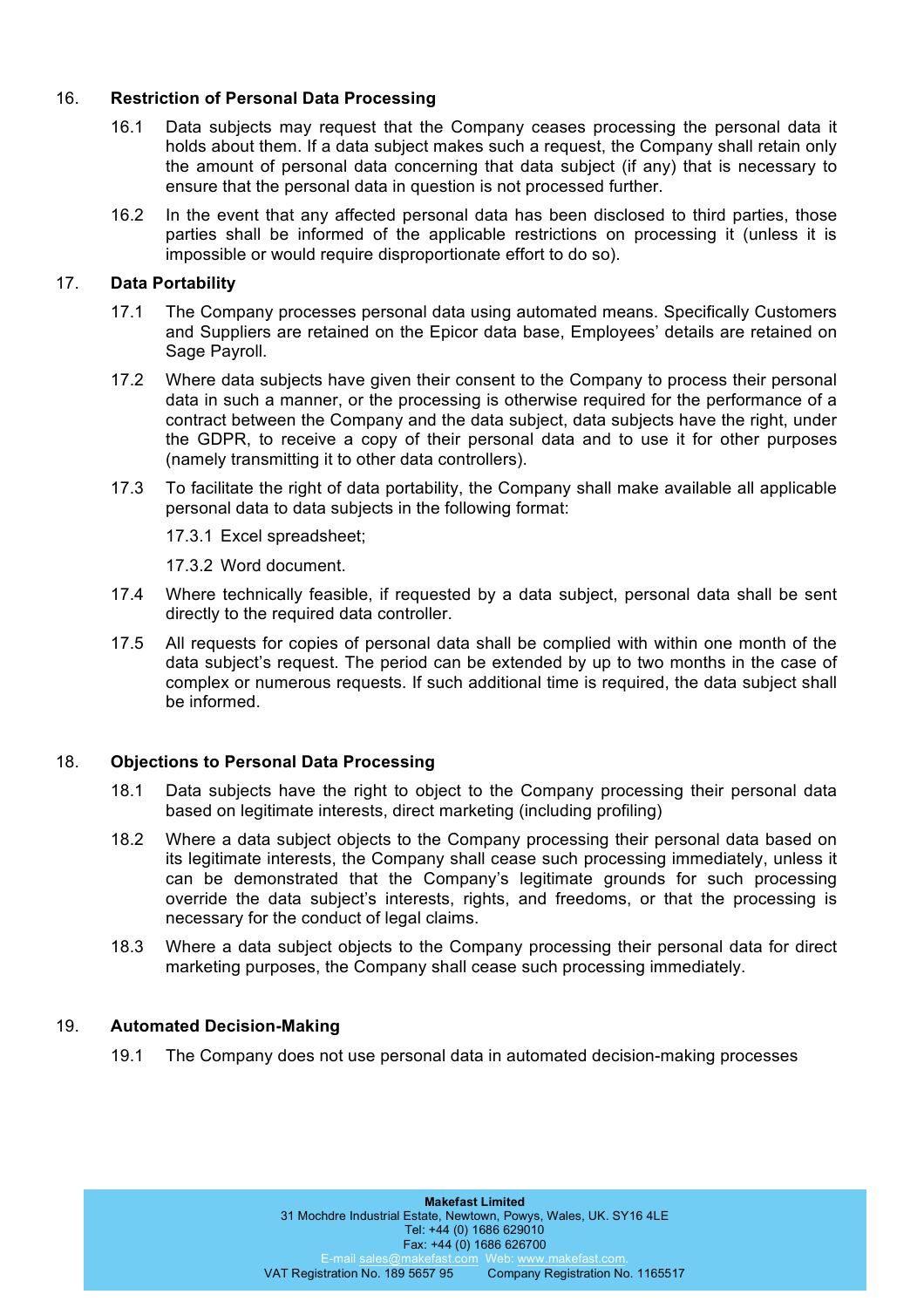## 20. **Personal Data Collected, Held, and Processed**

The following personal data is collected, held, and processed by the Company (for details of data retention, please refer to the Company's Data Retention Policy):

| Data Ref. | <b>Type of Data</b>                                           | <b>Purpose of Data</b>                                                                               |
|-----------|---------------------------------------------------------------|------------------------------------------------------------------------------------------------------|
| Data Ref. | <b>Type of Data</b>                                           | <b>Purpose of Data</b>                                                                               |
|           | Personal data belonging to Employees                          |                                                                                                      |
| 001       | Including DOB, Contact details, Email,<br>Next of Kin details | Process payroll, pensions, HMRC                                                                      |
| 002       | Sensitive personal data belonging to<br>employees             | Maintenance of sick leave and/or health<br>monitoring records, disciplinary hearings<br>and warnings |
| 003       | Customer contact's personal details                           | Process sales orders                                                                                 |
| 004       | Supplier contact's details                                    | Process purchase orders                                                                              |
| 005       | Website customer's details                                    | Process website orders                                                                               |
| 006       | Telephone sales customer                                      | Process sales orders paid via credit card                                                            |
| 007       | Customer invoices                                             | Process customer payment                                                                             |
| 008       | Supplier invoices                                             | Process supplier payment                                                                             |
| 009       | Credit card statements                                        | Process credit card payments                                                                         |

#### 21. **Data Security - Transferring Personal Data and Communications**

The Company shall ensure that the following measures are taken with respect to all communications and other transfers involving personal data:

- 21.1 All emails containing personal data must be marked "confidential";
- 21.2 Personal data may be transmitted over secure networks only; transmission over unsecured networks is not permitted in any circumstances;
- 21.3 Personal data may not be transmitted over a wireless network if there is a wired alternative that is reasonably practicable;
- 21.4 Personal data contained in the body of an email, whether sent or received, should be copied from the body of that email and stored securely. The email itself should be deleted.
- 21.5 Where personal data is to be sent by facsimile transmission the recipient should be informed in advance of the transmission and should be waiting by the fax machine to receive the data;
- 21.6 Where personal data is to be transferred in hardcopy form it should be passed directly to the recipient
- 21.7 All personal data to be transferred physically, whether in hardcopy form or on removable electronic media shall be transferred in a suitable container marked "confidential".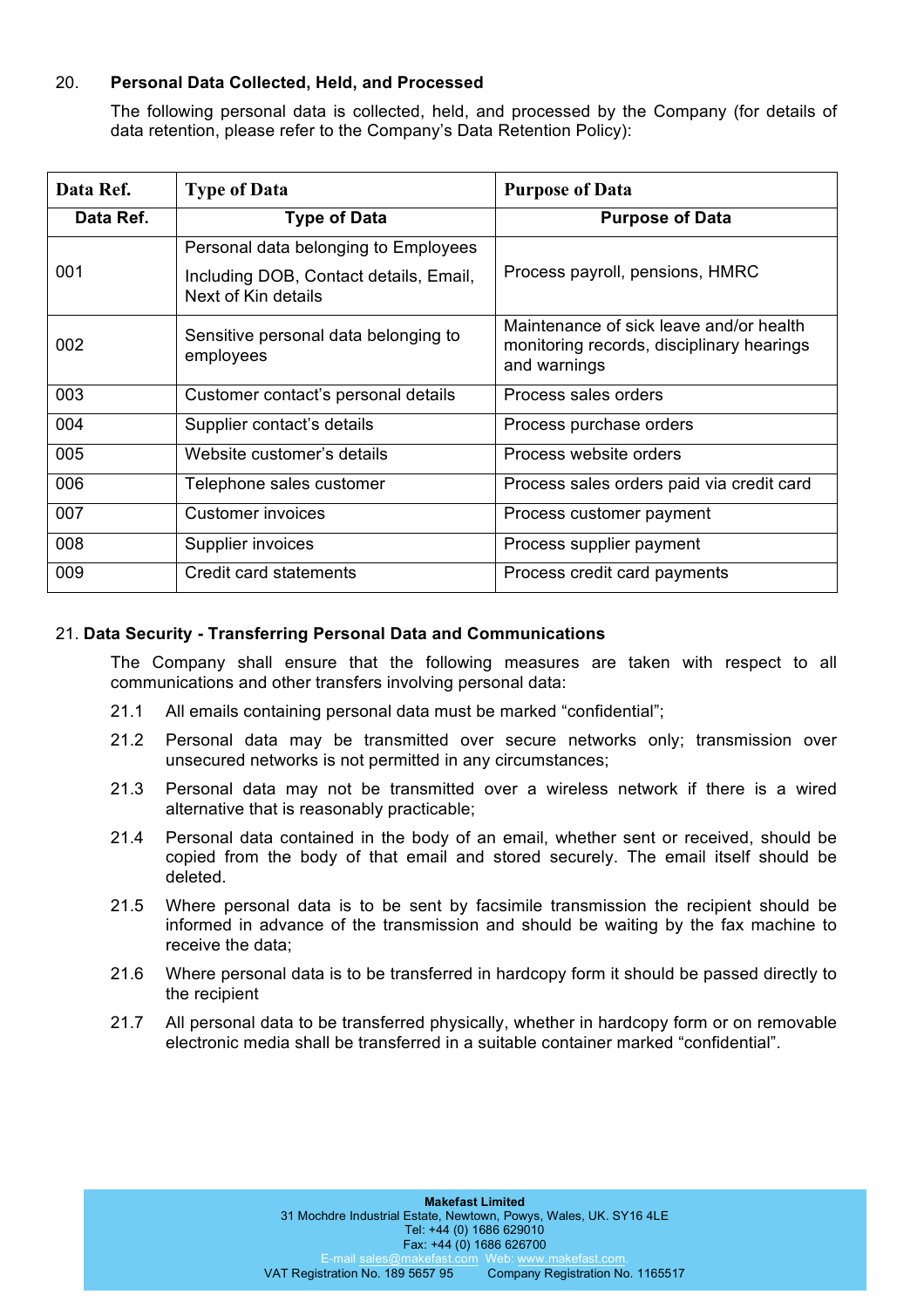#### 22. **Data Security - Storage**

The Company shall ensure that the following measures are taken with respect to the storage of personal data:

- 22.1 All electronic copies of personal data should be stored securely using passwords
- 22.2 All hardcopies of personal data, along with any electronic copies stored on physical, removable media should be stored securely in a locked box, drawer, cabinet, or similar;
- 22.3 All personal data stored electronically should be backed up daily with backups stored onsite and offsite.
- 22.4 No personal data should be stored on any mobile device (including, but not limited to, laptops, tablets, and smartphones), whether such device belongs to the Company or otherwise without the formal written approval of Data protection officer and, in the event of such approval, strictly in accordance with all instructions and limitations described at the time the approval is given, and for no longer than is absolutely necessary.
- 22.5 No personal data should be transferred to any device personally belonging to an employee and personal data may only be transferred to devices belonging to agents, contractors, or other parties working on behalf of the Company where the party in question has agreed to comply fully with the letter and spirit of this Policy and of the GDPR (which may include demonstrating to the Company that all suitable technical and organisational measures have been taken).

#### 23. **Data Security - Disposal**

When any personal data is to be erased or otherwise disposed of for any reason (including where copies have been made and are no longer needed), it should be securely deleted and disposed of. For further information on the deletion and disposal of personal data, please refer to the Company's Data Retention Policy.

#### 24. **Data Security - Use of Personal Data**

The Company shall ensure that the following measures are taken with respect to the use of personal data:

- 24.1 No personal data may be shared informally and if an employee, agent, sub-contractor, or other party working on behalf of the Company requires access to any personal data that they do not already have access to, such access should be formally requested from Annette Callingham, HR Manager AnnetteC@makefast.com;
- 24.2 No personal data may be transferred to any employees, agents, contractors, or other parties, whether such parties are working on behalf of the Company or not, without the authorisation of the Data Protection Officer.
- 24.3 Personal data must be handled with care at all times and should not be left unattended or on view to unauthorised employees, agents, sub-contractors, or other parties at any time;
- 24.4 If personal data is being viewed on a computer screen and the computer in question is to be left unattended for any period of time, the user must lock the computer and screen before leaving it; and
- 24.5 Where personal data held by the Company is used for marketing purposes, it shall be the responsibility of the HR Manager or Sales Director to ensure that the appropriate consent is obtained and that no data subjects have opted out, whether directly or via a third-party service such as the TPS.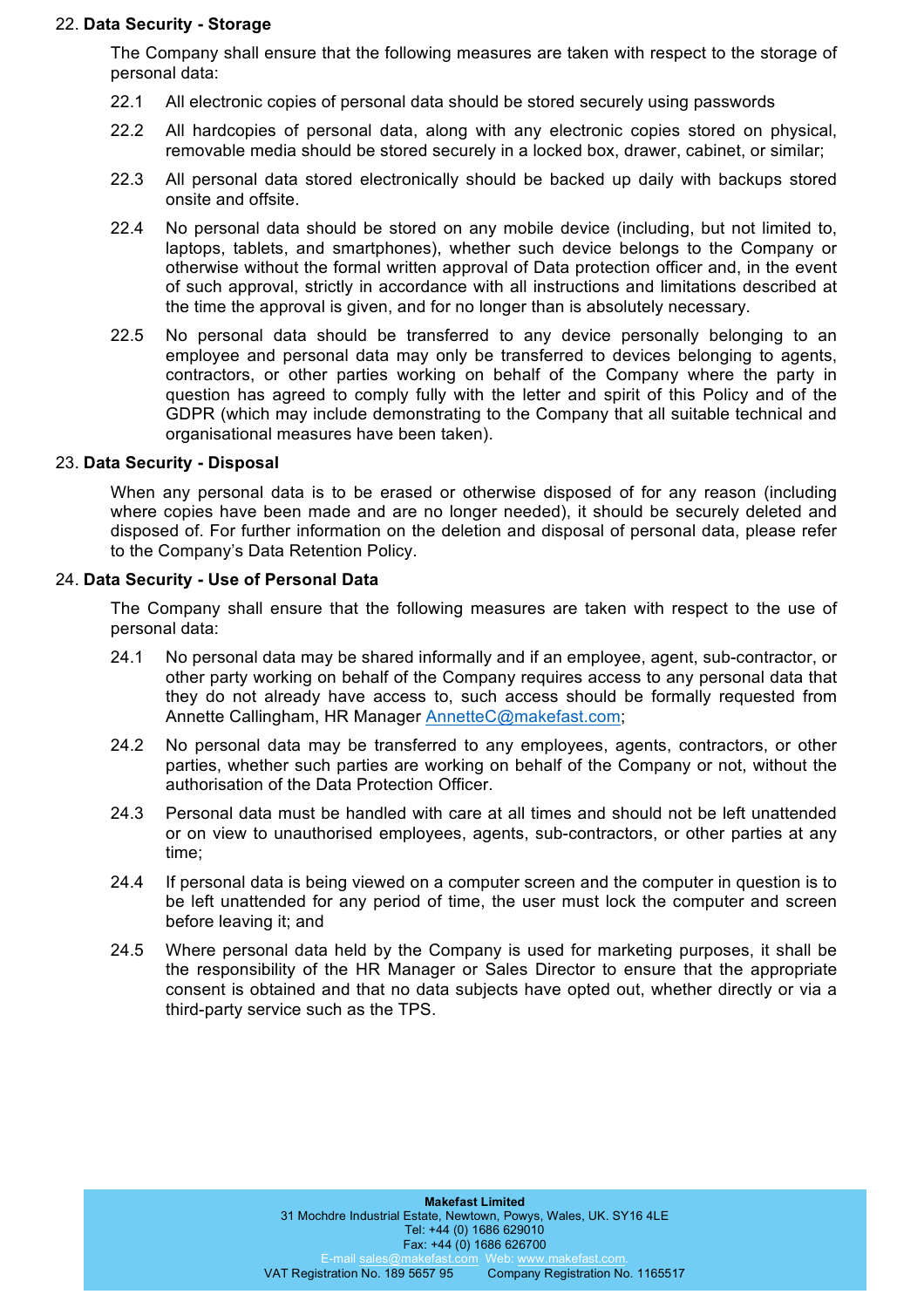#### 25. **Data Security - IT Security**

The Company shall ensure that the following measures are taken with respect to IT and information security:

- 25.1 All passwords used to protect personal data should be changed regularly and should not use words or phrases that can be easily guessed or otherwise compromised. All passwords must contain a combination of uppercase and lowercase letters, numbers, and symbols.
- 25.2 Under no circumstances should any passwords be written down or shared between any employees, agents, contractors, or other parties working on behalf of the Company, irrespective of seniority or department. If a password is forgotten, it must be reset using the applicable method. IT staff do not have access to passwords;
- 25.3 All software (including, but not limited to, applications and operating systems) shall be kept up-to-date. The Company's IT staff shall be responsible for installing any and all security-related updates
- 25.4 No software may be installed on any Company-owned computer or device without the prior approval of the Data Protection Officer.

#### 26. **Organisational Measures**

The Company shall ensure that the following measures are taken with respect to the collection, holding, and processing of personal data:

- 26.1 All employees, agents, contractors, or other parties working on behalf of the Company shall be made fully aware of both their individual responsibilities and the Company's responsibilities under the GDPR and under this Policy, and shall be provided with a copy of this Policy;
- 26.2 Only employees, agents, sub-contractors, or other parties working on behalf of the Company that need access to, and use of, personal data in order to carry out their assigned duties correctly shall have access to personal data held by the Company;
- 26.3 All employees, agents, contractors, or other parties working on behalf of the Company handling personal data will be appropriately trained to do so;
- 26.4 All employees, agents, contractors, or other parties working on behalf of the Company handling personal data will be appropriately supervised;
- 26.5 All employees, agents, contractors, or other parties working on behalf of the Company handling personal data shall be required and encouraged to exercise care, caution, and discretion when discussing work-related matters that relate to personal data, whether in the workplace or otherwise;
- 26.6 Methods of collecting, holding, and processing personal data shall be regularly evaluated and reviewed;
- 26.7 All personal data held by the Company shall be reviewed periodically, as set out in the Company's Data Retention Policy;
- 26.8 The performance of those employees, agents, contractors, or other parties working on behalf of the Company handling personal data shall be regularly evaluated and reviewed;
- 26.9 All employees, agents, contractors, or other parties working on behalf of the Company handling personal data will be bound to do so in accordance with the principles of the GDPR and this Policy by contract;
- 26.10 All agents, contractors, or other parties working on behalf of the Company handling personal data must ensure that any and all of their employees who are involved in the processing of personal data are held to the same conditions as those relevant employees of the Company arising out of this Policy and the GDPR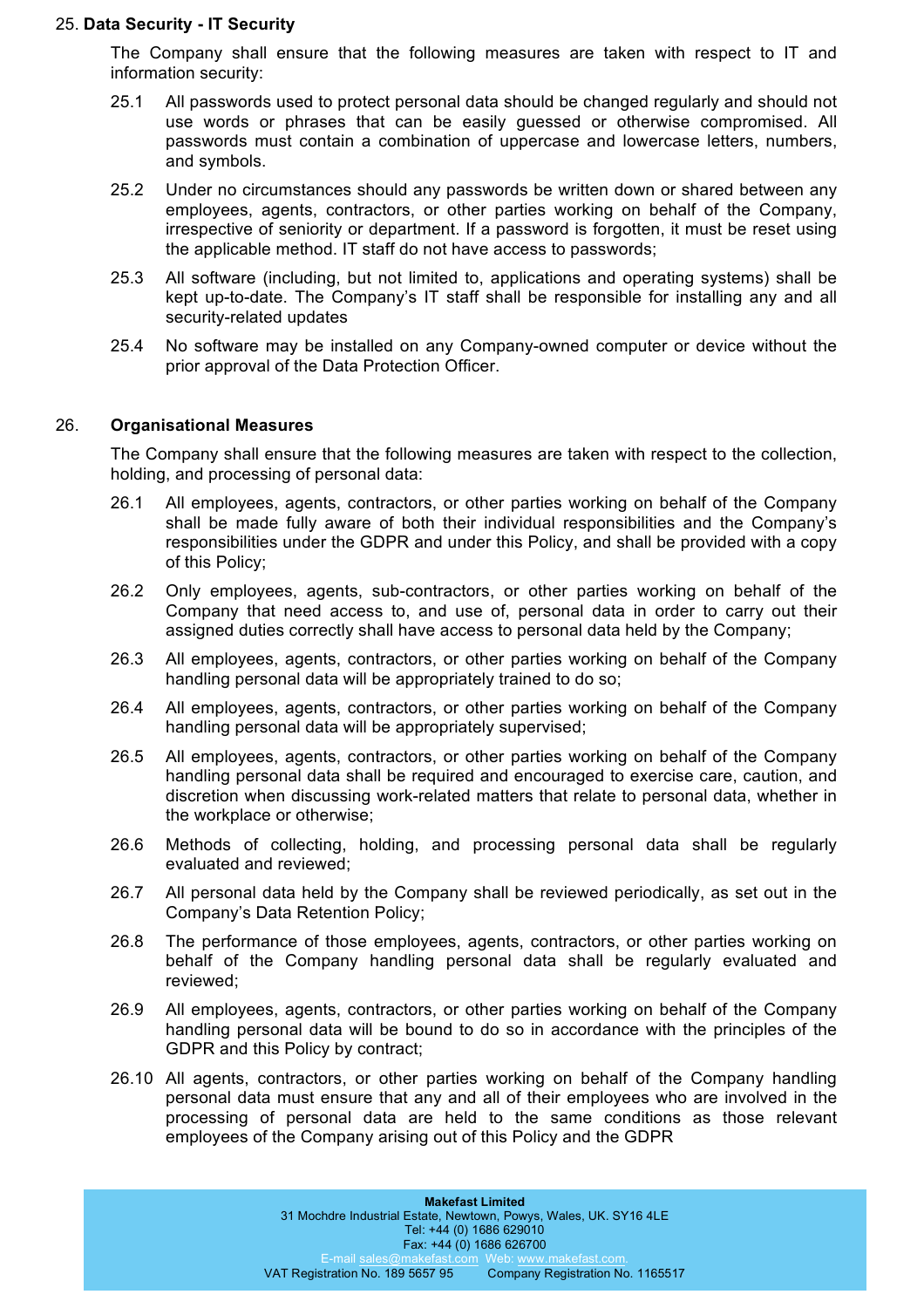26.11 Where any agent, contractor or other party working on behalf of the Company handling personal data fails in their obligations under this Policy that party shall indemnify and hold harmless the Company against any costs, liability, damages, loss, claims or proceedings which may arise out of that failure.

# 27. **Transferring Personal Data to a Country Outside the EEA**

- 27.1 The Company may from time to time transfer ('transfer' includes making available remotely) personal data to countries outside of the EEA.
- 27.2 The transfer of personal data to a country outside of the EEA shall take place only if one or more of the following applies:
	- 27.2.1 The transfer is to a country, territory, or one or more specific sectors in that country (or an international organisation), that the European Commission has determined ensures an adequate level of protection for personal data;
	- 27.2.2 The transfer is to a country (or international organisation) which provides appropriate safeguards in the form of a legally binding agreement between public authorities or bodies; binding corporate rules; standard data protection clauses adopted by the European Commission; compliance with an approved code of conduct approved by a supervisory authority (e.g. the Information Commissioner's Office); certification under an approved certification mechanism (as provided for in the GDPR); contractual clauses agreed and authorised by the competent supervisory authority; or provisions inserted into administrative arrangements between public authorities or bodies authorised by the competent supervisory authority;
	- 27.2.3 The transfer is made with the informed consent of the relevant data subject(s);
	- 27.2.4 The transfer is necessary for the performance of a contract between the data subject and the Company (or for pre-contractual steps taken at the request of the data subject);
	- 27.2.5 The transfer is necessary for important public interest reasons;
	- 27.2.6 The transfer is necessary for the conduct of legal claims;
	- 27.2.7 The transfer is necessary to protect the vital interests of the data subject or other individuals where the data subject is physically or legally unable to give their consent; or
	- 27.2.8 The transfer is made from a register that, under UK or EU law, is intended to provide information to the public and which is open for access by the public in general or otherwise to those who are able to show a legitimate interest in accessing the register.

# 28. **Data Breach Notification**

- 28.1 All personal data breaches must be reported immediately to the Company's Data Protection Officer.
- 28.2 If a personal data breach occurs and that breach is likely to result in a risk to the rights and freedoms of data subjects (e.g. financial loss, breach of confidentiality, discrimination, reputational damage, or other significant social or economic damage), the Data Protection Officer must ensure that the Information Commissioner's Office is informed of the breach without delay, and in any event, within 72 hours after having become aware of it.